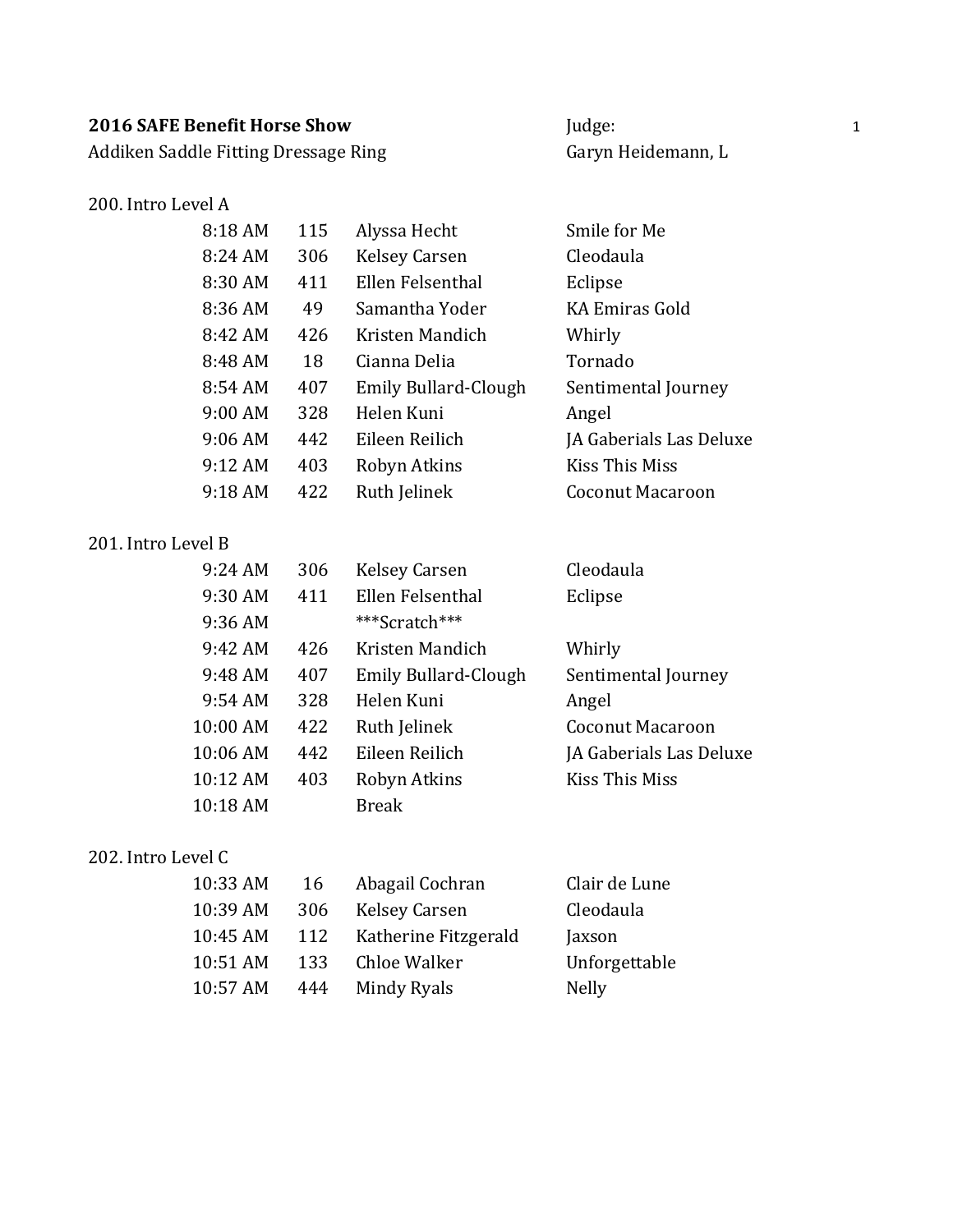| <b>2016 SAFE Benefit Horse Show</b>  | Judge:             |  |
|--------------------------------------|--------------------|--|
| Addiken Saddle Fitting Dressage Ring | Garyn Heidemann, L |  |

### 215. USEA Eventing TOC

| 11:03 AM | 321 | Kayla Hammond          | Wes                 | <b>BNA</b> |
|----------|-----|------------------------|---------------------|------------|
| 11:09 AM | 366 | Sydney Woodfield       | Tango               | <b>BNA</b> |
| 11:15 AM | 423 | Amanda Kelly           | The Rowdy Gentleman | <b>BNA</b> |
| 11:21 AM | 121 | Sophia Milan           | Limited Edition     | <b>BNA</b> |
| 11:27 AM | 301 | <b>Brittany Austin</b> | Dream Chase PF      | <b>BNA</b> |
| 11:33 AM | 321 | Kayla Hammond          | Wes                 | <b>BNA</b> |
|          |     |                        |                     |            |
| 11:40 AM |     | Lunch Break            | Drag & Water        |            |

# 205a. Training Level Test 3 A Section

| 12:53 PM  | 424 | Indra Krastins          | Iago                 |
|-----------|-----|-------------------------|----------------------|
| 1:00 PM   | 416 | Laura Hammond           | Jackson              |
| 1:07 PM   | 432 | Marla Oldenburg         | Rio                  |
| $1:14$ PM | 314 | Abbie Erickson          | Gemini's Silhouette  |
| 1:21 PM   | 485 | Linda Watson            | In Disguise          |
| 1:28 PM   | 336 | <b>Taylor Patterson</b> | Despereaux DSF       |
| 1:35 PM   | 307 | Jamie Citti             | Finn                 |
| 1:42 PM   | 346 | Meghan Valenti          | Knight's Silver Luna |
| 1:49 PM   | 350 | Ginger Widner           | Honey                |
| 1:56 PM   | 326 | Jonathon Keimig         | Journey              |
| 2:03 PM   | 111 | Jalyn Dodd              | IsaBella             |
| 2:10 PM   | 38  | Grace Purdue            | Prestone             |
| 2:17 PM   | 124 | <b>Haley Reed</b>       | Rhinestone Belle     |
| 2:24 PM   | 317 | <b>Megan Flowers</b>    | TA Out for Justice   |
| 2:31 PM   |     | <b>Break</b>            |                      |

#### 207. First Level, Test 2

| 2:41 PM | 349 | Allyson Weusten    | Conceptionbydesign   |
|---------|-----|--------------------|----------------------|
| 2:49 PM |     | 346 Meghan Valenti | Knight's Silver Luna |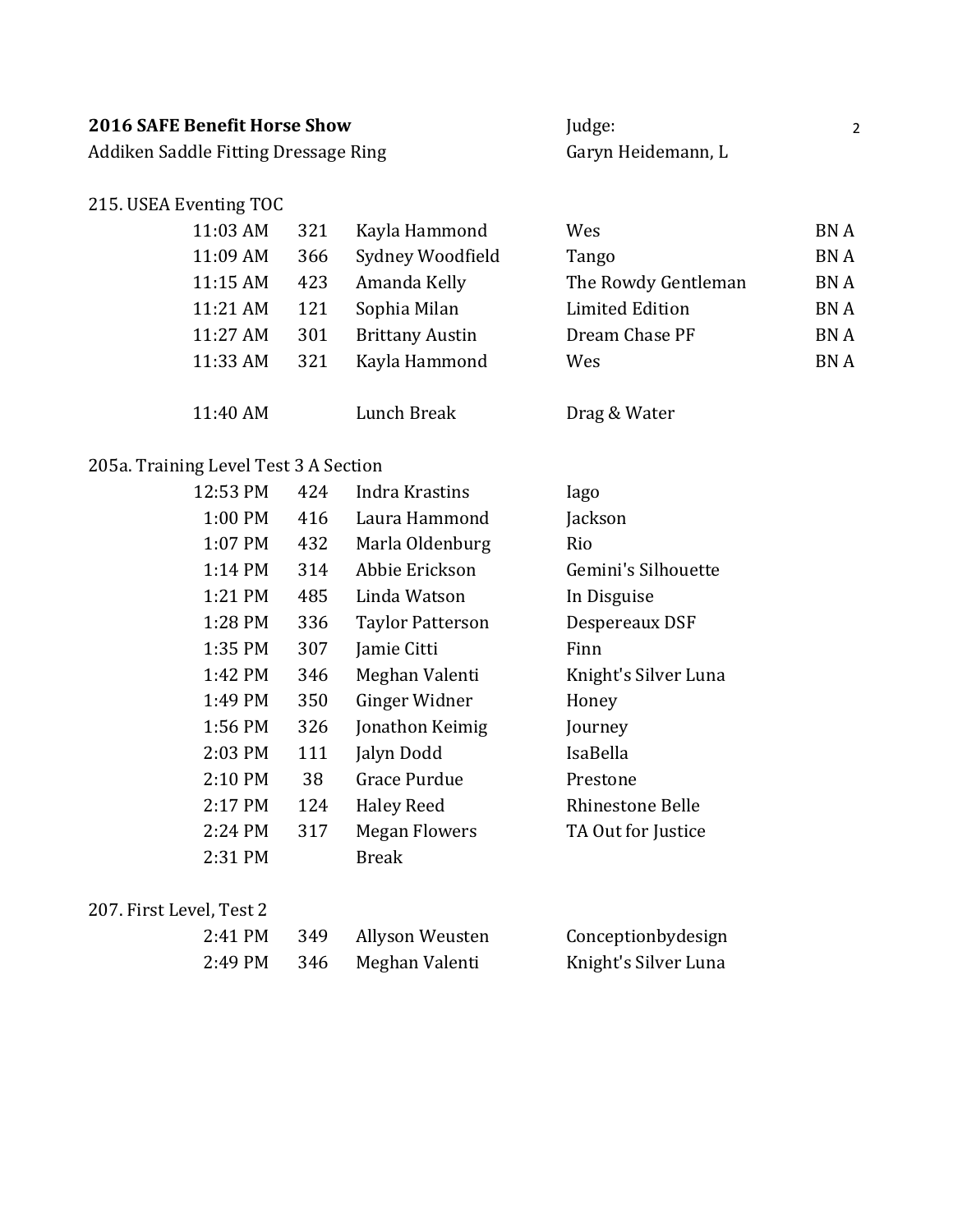Addiken Saddle Fitting Dressage Ring Garyn Heidemann, L

#### 205b. Training Level Test 3 B Section

| 2:57 PM | 124 | <b>Haley Reed</b>    | Rhinestone Belle      |
|---------|-----|----------------------|-----------------------|
| 3:04 PM | 317 | <b>Megan Flowers</b> | TA Out for Justice    |
| 3:11 PM | 421 | Ruth Jelinek         | Jack                  |
| 3:18 PM | 123 | Grace Redd           | Buckle Up Bodie       |
| 3:25 PM | 130 | Cyarah Sell          | Roxie                 |
| 3:32 PM | 341 | Melissa Rumple       | Yve Gotta Sycrette ++ |
| 3:39 PM | 111 | Jalyn Dodd           | IsaBella              |
| 3:46 PM | 425 | <b>Sherry Leake</b>  | George                |
| 3:53 PM | 38  | <b>Grace Purdue</b>  | Prestone              |
| 4:00 PM | 419 | Shannon Hiller       | Quick Eclipse Z       |
| 4:07 PM | 343 | Ashlyn Shatos        | <b>Summer Chaos</b>   |
| 4:14 PM | 457 | Monica South         | Lissa                 |
| 4:21 PM | 420 | Ruth Jelinek         | Lorenzo               |
| 4:28 PM | 495 | Helga Roberts        | Kalendar Girl         |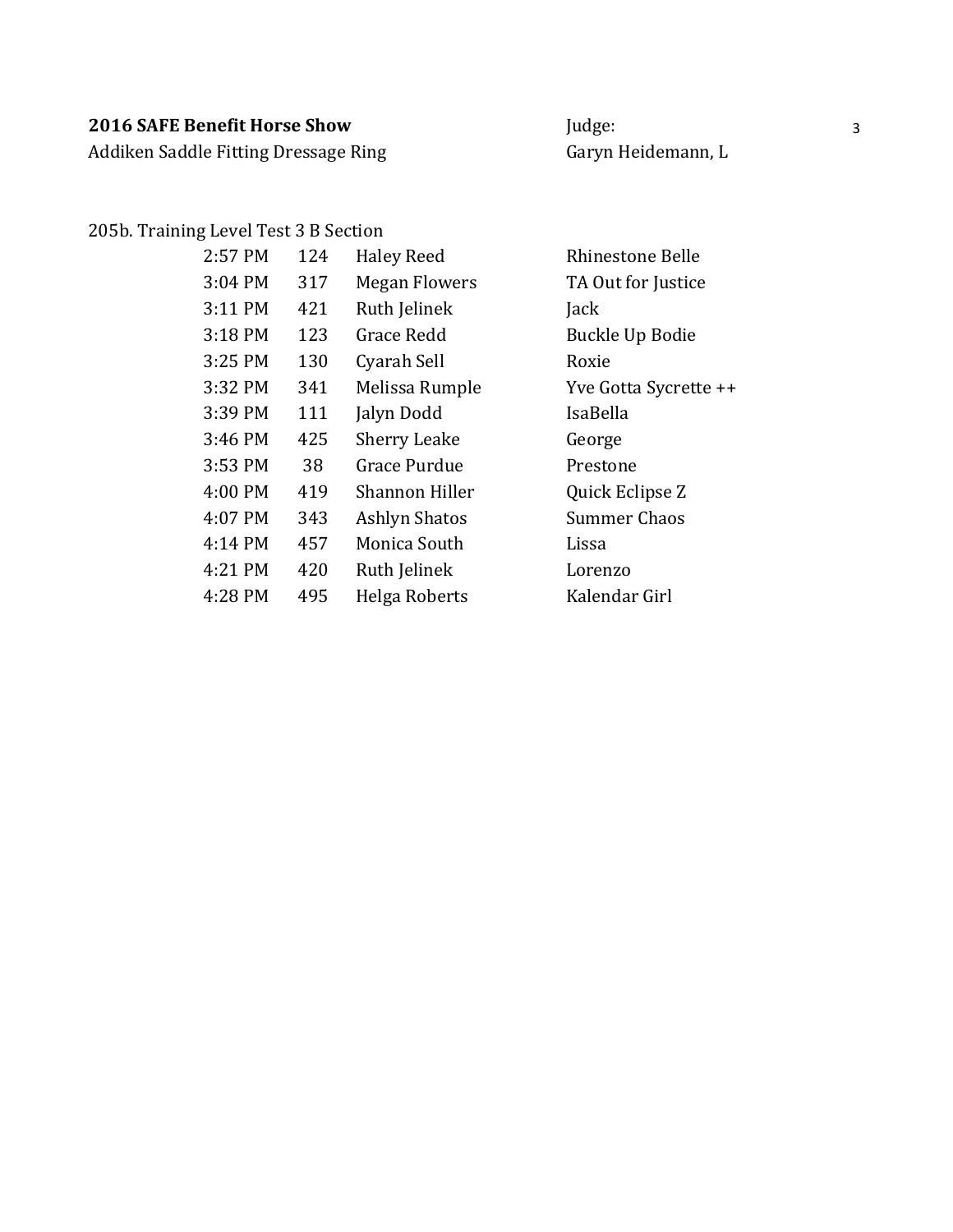Pacific Moon Dressage Ring Material Communication and Kellie Larson, L

#### 203a. Training Level Test 1 (A Section)

| 7:53 AM | 373 | Lindsay Refvem          | <b>SAFE Oscar</b>        |
|---------|-----|-------------------------|--------------------------|
| 8:00 AM | 322 | Kaisa Hannibal          | <b>Kactus Relevation</b> |
| 8:07 AM | 440 | Michele Pulliam         | Cool Cash Clint          |
| 8:14 AM | 425 | <b>Sherry Leake</b>     | George                   |
| 8:21 AM | 114 | Hanna Halbur            | Finney                   |
| 8:28 AM | 421 | Ruth Jelinek            | Jack                     |
| 8:35 AM | 322 | Kaisa Hannibal          | <b>Kactus Relevation</b> |
| 8:42 AM | 440 | Michele Pulliam         | Cool Cash Clint          |
| 8:49 AM | 331 | <b>Brittanie Martin</b> | Forte                    |
| 8:56 AM | 304 | <b>Shelby Boehner</b>   | Jackson                  |
|         |     |                         |                          |

# 203b. Training Level Test 1 B Section

| 9:03 AM  | 16  | Abagial Cochran        | Clair de Lune       |
|----------|-----|------------------------|---------------------|
| 9:10 AM  | 130 | Cyarah Sell            | Roxie               |
| 9:17 AM  | 488 | Marin Younker          | Kaleb               |
| 9:24 AM  | 124 | Haley Reed             | Rhinestone Belle    |
| 9:31 AM  | 444 | Mindy Ryals            | <b>Nelly</b>        |
| 9:38 AM  | 347 | Josh Varner            |                     |
| 9:45 AM  | 423 | Amanda Kelly           | The Rowdy Gentleman |
| 9:52 AM  | 121 | Sophia Milan           | Limited Edition     |
| 9:59 AM  | 301 | <b>Brittany Austin</b> | Dream Chase PF      |
| 10:06 AM | 314 | Abbie Erickson         | Gemini's Silhouette |
| 10:13 AM |     | <b>Break</b>           |                     |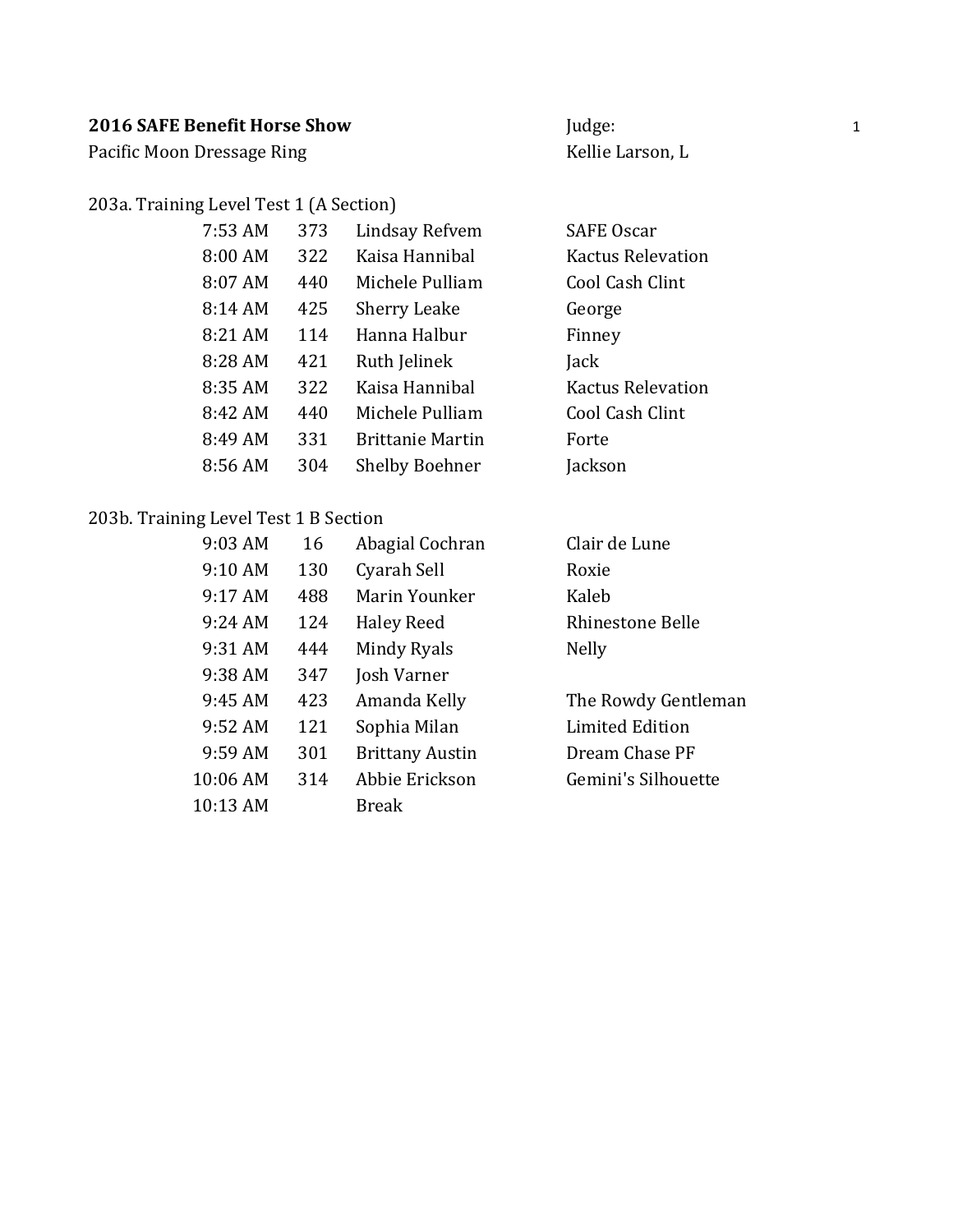# **2016 SAFE Benefit Horse Show** Judge: 2016 SAFE Benefit Horse Show

Pacific Moon Dressage Ring Material Communication and Kellie Larson, L

### 204. Training Level Test 2

| 10:27 AM           | 424 | Indra Krastins        | lago            |
|--------------------|-----|-----------------------|-----------------|
| 10:35 AM           | 329 | Robin Loch            | Firebolt        |
| 10:42 AM           | 408 | Robin Buxton          | Rhythm          |
| 10:50 AM           | 114 | Hanna Halbur          | Finney          |
| 10:57 AM           | 304 | <b>Shelby Boehner</b> | Jaxson          |
| 11:05 AM           | 408 | Robin Buxton          | Rhythm          |
| $11:12 \text{ AM}$ | 329 | Robin Loch            | Firebolt        |
| 11:20 AM           | 437 | Cheryl Potampa        | Monty           |
| 11:27 AM           | 488 | Marin Younker         | Kaleb           |
| 11:35 AM           | 444 | Mindy Ryals           | <b>Nelly</b>    |
| 11:42 AM           | 123 | Grace Redd            | Buckle Up Bodie |
| 11:50 AM           | 416 | Laura Hammond         | Jackson         |
| 11:57 AM           | 432 | Marla Oldenburg       | Rio             |
|                    |     |                       |                 |
| 12:05 PM           |     | Lunch Break           | Drag & Water    |
|                    |     |                       |                 |

#### 214. Pas de Deux

| 1:00 PM | 39  | Anna-Lynn Roberts      | Aladdin       |
|---------|-----|------------------------|---------------|
|         | 46  | <b>Ashley Tompkins</b> | Kalendar Girl |
| 1:10 PM | 446 | Debi Shatos            | Summer Chaos  |
|         | 437 | Cheryl Potampa         | Monty         |
| 1:20 PM | 339 | Helga Roberts          | Dylan         |
|         | 308 | Danique Conijn         | Bella         |

#### 212. FEI, TOC

| 1:30 PM | 441 Melonie Rainey | Joe | PSG |
|---------|--------------------|-----|-----|
|---------|--------------------|-----|-----|